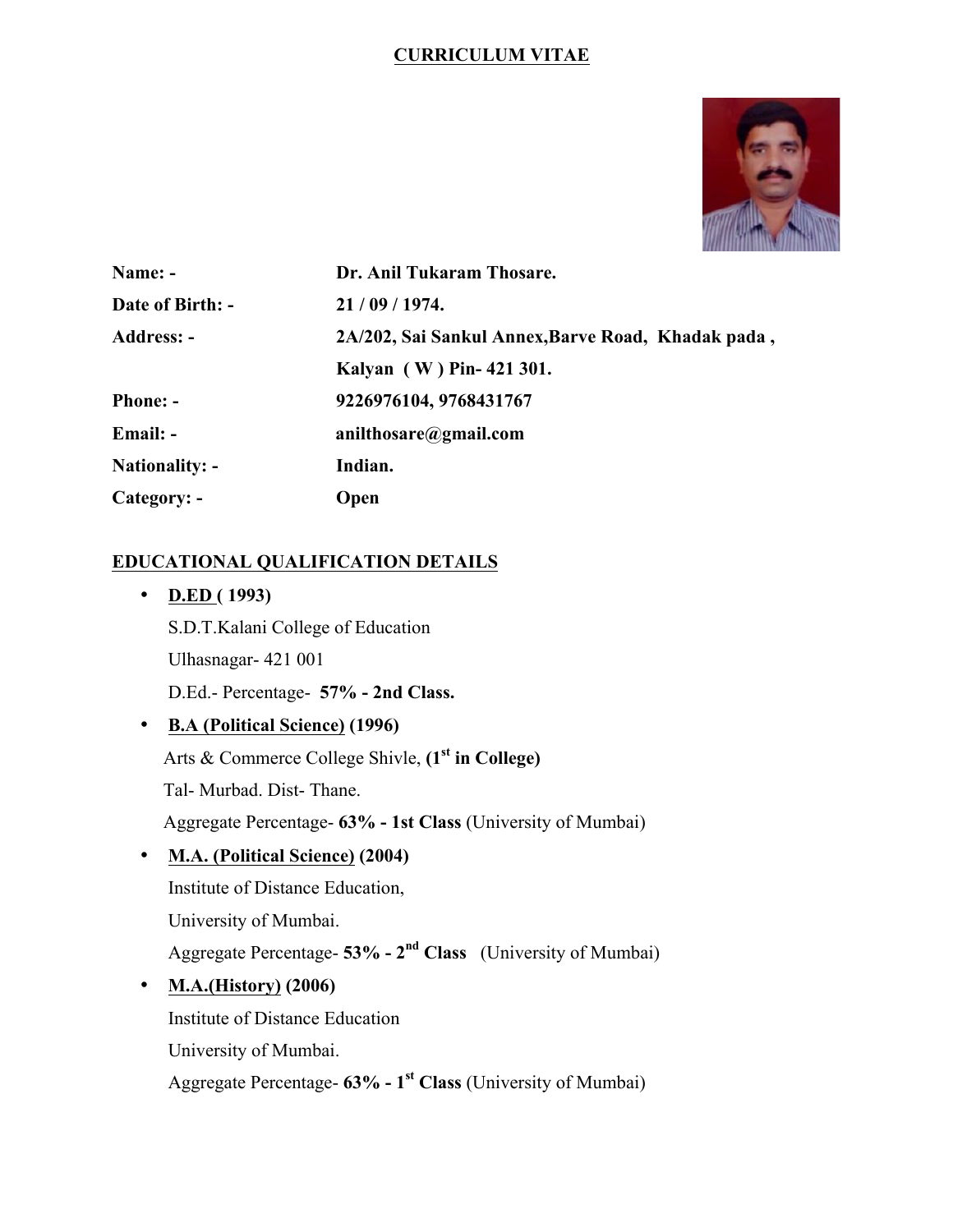# • **B.ED (History & Marathi Method) (1998)**

 Seva Sadan's College Of Education Ulhasnager -421 003 Aggregate Percentage- **64% -1st Class** (University of Mumbai)

- **M.ED. (2000)** Seva Sadan's College Of Education Ulhasnager -421 003 Aggregate Percentage- **56% - 2nd Class (B+)** (University of Mumbai)
- **S.E.T (2004)** Passed in March 2004 (University of Pune)
- **Ph.D. (2013)** Centre - Seva Sadan's College Of Education Ulhasnager -421 003 (University of Mumbai)  **TOPIC -"In depth Study of efforts done by concerned teachers implementing Political Science Degree syllabus Prescribed by Mumbai University"**
- **LL.B. (Pursuing- 2nd Year)** MCT'S College of Law Airoli Navi Mumbai. University of Mumbai

# v **PARTICIPATIONS IN WORKSHOP /SEMINARS**

- Participated in Workshop on **"Micro Teaching"** at Abhinav College of Education Pune.
- Participated in Workshop on **"Models Of Teaching"** at Azam College of Education Pune.
- Participated in Seminar on **"Reinventing Education for Quality Sustenance"** at Chembur Comprehensive College of Education Chembur, Mumbai.- $5^{th}$  &  $6^{th}$  Feb. 2007.
- Participated in Seminar on **"Environmental Ethics: Exploring Multiple Perspectives"** at Bombay Teachers Training College, Mumbai.-  $12^{th}$  &  $13^{th}$  Sept.2007.
- Participated in Seminar on **"Regional Issues in India"** at Gogate & Walke College of Commerce & Arts, Banda Tal- Sawantwadi Dist- Sindhudurg.-  $30^{th}$  &  $31^{st}$  Jan.2009.
- Participated in Seminar on **" National Curriculum Framework 2005: A paradigm Shift"**  at Somaiya college of Education & Research, Vidyavihar, Mumbai.-  $28^{th}$  &  $29^{th}$  Feb.2008.
- Participated in International Symposium on **" Role of Politics in Education"** at Sainath Educationa Trust's H.B. B.Ed. College Vashi, Navi Mumbai- 11<sup>th</sup> April 2015.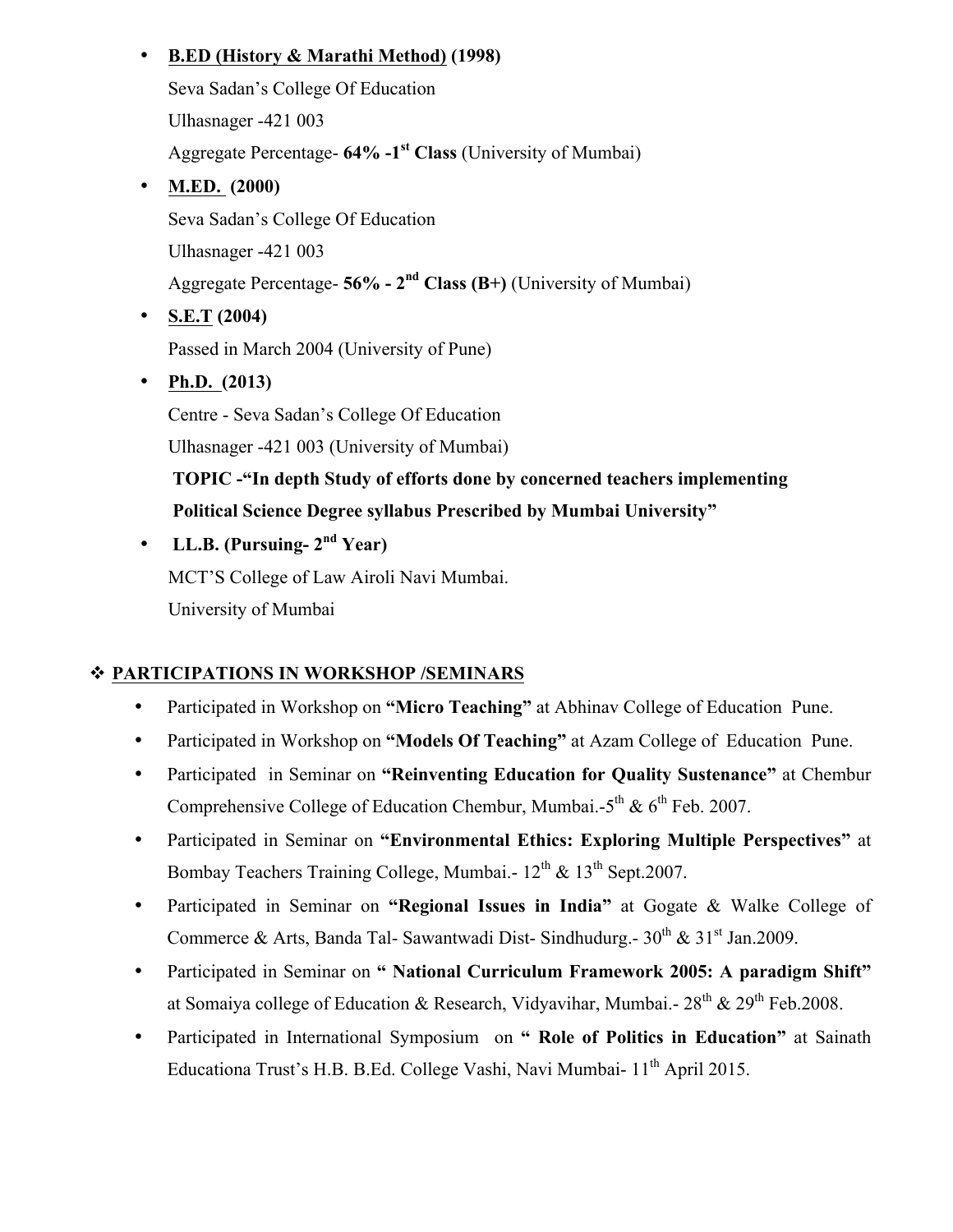#### **LIST OF PUBLICATIONS**

#### v **SEMINARS:**

- 1. Published a paper in National Seminar on **"Online Learning-Opportunities and Challenges"** at Kapila Khandwala College Of Education Santacruz Mumbai. Mar 2009.—6<sup>th</sup>  $& 7<sup>th</sup>$  March 2009.
- 2. Presented paper in National Seminar on **"Need & Importance of Open & Distance**  Learning" at Institute of Distance & Open Learning, University of Mumbai. 23th & 24<sup>th</sup> Nov.2012.
- 3. Presented & published paper in National Seminar on **"Swami Vivekananda's Educational Philosophy"** at Chembur Comprehensive College of Education Chembur, Mumbai. ISBN 13: 978-93-81791-21-9.— $10^{th}$  &  $11^{th}$  Jan.2013.
- 4. Presented & Published Paper in National Seminar on **"Life skilled based education"** at S.T. College of Education, Mumbai. ISSN:  $2319-9431$ . -- $22<sup>nd</sup>$  &  $23<sup>rd</sup>$  Feb 2013.
- 5. Presented & Published Paper in National Seminar on **"Teaching Innovations - Evaluation"** at S.T. College of Education, Mumbai. ISBN 978-93-82588-28-3.
- 6. Presented & Published paper in National Seminar on **"ICT Based Learning in Higher**  Education" at Govt. College of Education, Ratnagiri. ISBN-978-927211-4-6<sup>\*</sup> -- 6<sup>th</sup> April 2014.
- 7. Presented & Published paper in National Seminar on **"Education for Peace"** at P.V.D.T. College of Education, S.N.D.T.University Mumbai. ISBN 2278-9308—19<sup>th</sup> April 2014.
- 8. Presented & Published Paper in International Conference on **"Significance of Mahatma**  Gandhi's Methodology in 21<sup>st</sup> Century" at Gandhi Study Centre New Arts Commerce & Science College Nalwadi Wardha. ISBN-978-81-909640-7-4.—30<sup>th</sup> &  $31^{st}$  Jan.2015.
- 9. Presented & Published Paper in National Seminar on **"Innovation in Practice Teaching lesson /Internship "** at Govt. College of Education, Ratnagiri. ISSN- 0973-4457 –  $30^{th}$  &  $31^{st}$ Jan.2015.
- 10. Presented paper in National Seminar on **"**.**Challenges for Teachers Using Technology in Teaching"** at Gurukrupa College of Education & Research Kalyan.-25<sup>th</sup> April 2015.
- 11. Presented & Published paper in National Seminar on **"**.**Professional Ethics in Teacher Education"** at Seva Sadan College of Education Ulhasnagar. ISBN:978-81-922534-2-8.—  $12^{th}$   $13^{th}$  &  $14^{th}$  March 2015.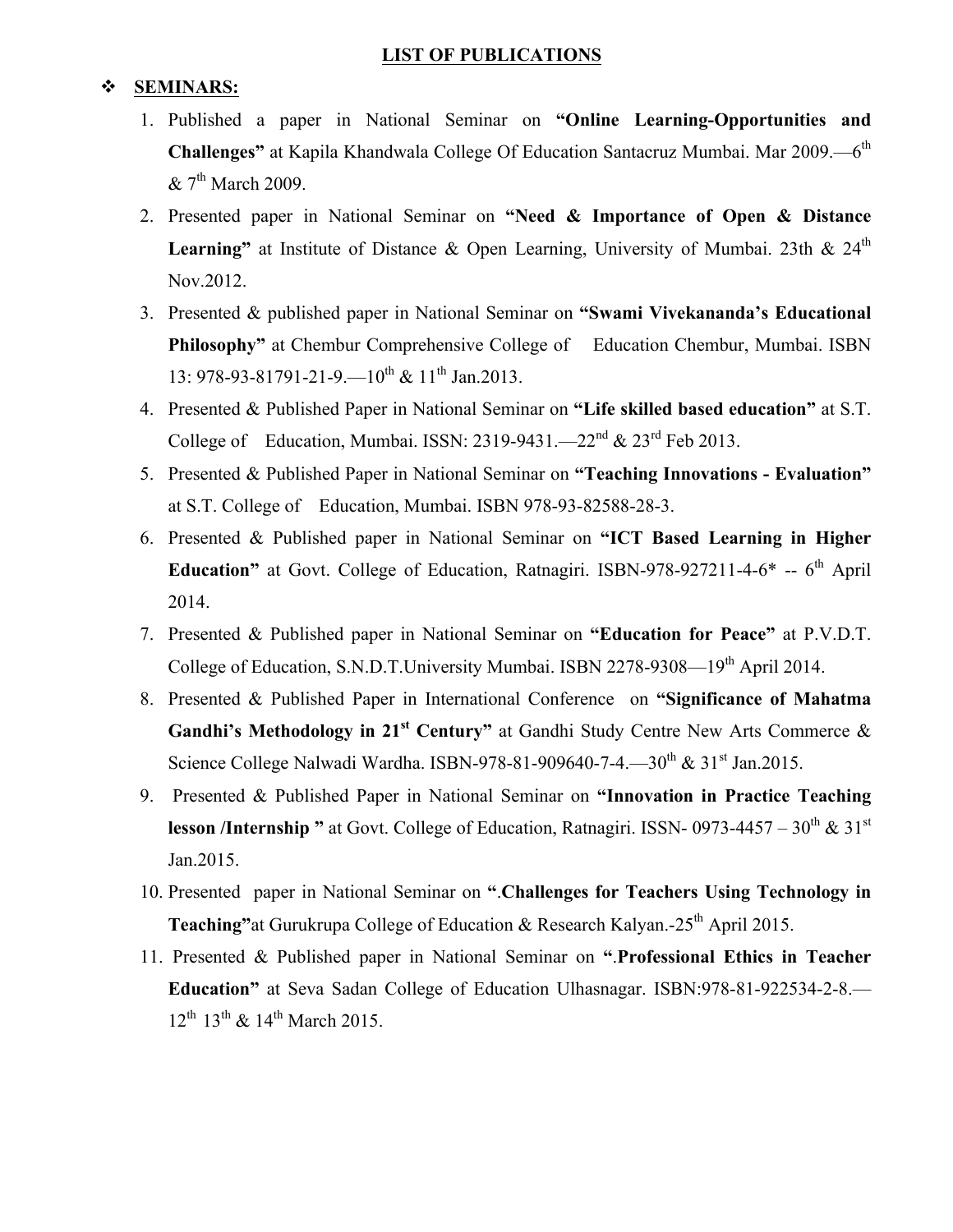- 12. Presented & Published paper in National Seminar on **"Issues & Challenges in Human Rights Education"** at P.V.D.T. College of Education, S.N.D.T.University Mumbai.ISBN 978-81-931145-0-6. –  $14^{th}$  March 2015.
- 13. Presented & Published paper in National Seminar on **"**. **Life Skills Education for Adolescents and Methods of Teaching Life Skill Education"** at Seva Sadan College of Education Ulhasnagar. ISBN: 978-81-922534-3-5.-- 29<sup>th</sup> Feb. 2016.

#### v **ARTICLES PUBLISHED IN JOURNALS**:

- 1. Published Article on **"Quality Management in Higher Education"** International Multidisciplinary e- Journal Shree Prakashan ISSN 2277-4262 Vol –III, Issue- IX, Sept – 2014.**(An International Peer Reviewed)**
- 2. Published Article on **"Professionalism and Professional Development : Need in Higher Education Teachers "** International Multidisciplinary e- Journal Shree Prakashan ISSN 2277-4262 Vol –III, Issue- XI, Nov – 2014. **(An International Peer Reviewed)**
- 3. Published Article on **"Tagore and Gandhi: Present Education Scenario" "** International Multidisciplinary e- Journal Shree Prakashan ISSN 2277-4262 Vol –III, Issue- X, Dec – 2014. **(An International Peer Reviewed)**
- 4. Published Article on **"Emotional Intelligence : Importance & Development"** Samajik Anusandhan ISSN 2321-9572 Vol –02, Issue- 3, Jan-Apr. 2015. **( Peer Reviewed)**
- 5. Published Article on **"Pedagogy: Role in Effective Teaching "** International Multidisciplinary e- Journal Shree Prakashan ISSN 2277-4262 Special Issue of SNT College Bhor Vol –IV, Issue- I, Jan– 2015. **(An International Peer Reviewed)**
- 6. Published Article on **"Constructivism: Learning Theory & Its Benefits "** Aarhat Multidisciplinary International Education Research Journal ISSN 2278-5655 Vol –IV, Issue-II, Feb-Mar2015. **( Peer Reviewed) Impact factor 0.948**
- 7. Published Article on **"Globalization: Impact on Higher Education"** Aarhat Multidisciplinary International Education Research Journal ISSN 2278-5655 Vol –IV, Issue-II, Feb-Mar2015. **(Peer Reviewed) Impact factor 0.948**
- 8. Published Article on **"The Role of Education in the Empowerment of Women "**  International Multidisciplinary e- Journal Shree Prakashan ISSN 2277-4262 Vol –IV, Issue-III, Mar – 2015. **(An International Peer Reviewed) Impact factor 3.5**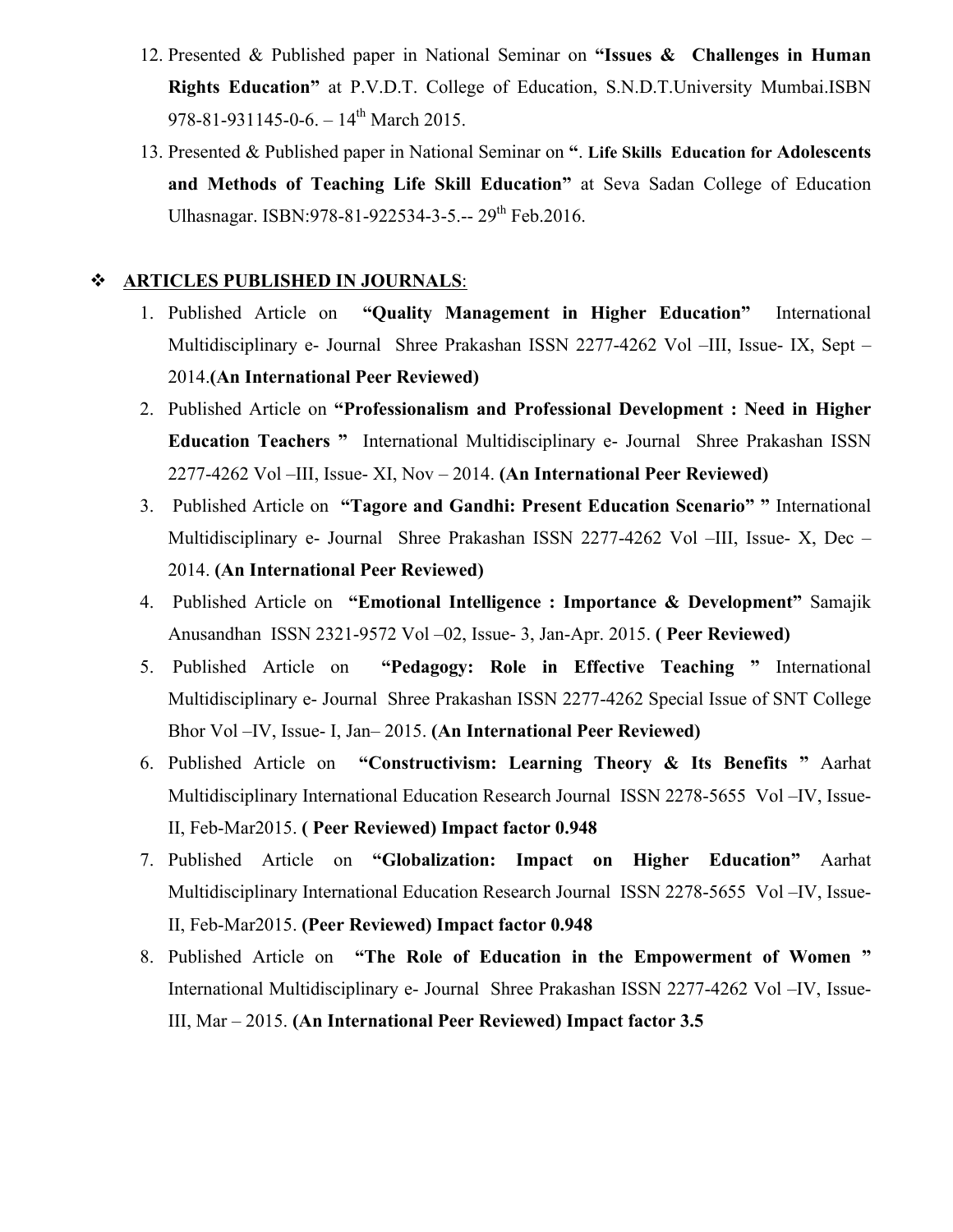- 9. Published Article on **"Rural Development through Education & Culture"** International Multidisciplinary e- Journal Shree Prakashan ISSN 2277-4262 Vol –IV, Issue- III, Mar – 2015. **(An International Peer Reviewed) Impact factor 3.5**
- 10. Published Article on **"Inclusive Education for Children with special Needs"** International Journal of Education & Management Studies. Indian Association of Health, Research & Welfare ISSN-p-2231-5632 e-2321-3671 Vol –5, Issue- 1, Mar – 2015. **(An International Peer Reviewed)**
- 11. Published Article on **"Children's Mental Health: Role of Educators"** International Multidisciplinary e- Journal Shree Prakashan ISSN 2277-4262 Vol –IV, Issue- V, May – 2015. **(An International Peer Reviewed) Impact Factor 4.081**
- 12. Published Article on **"Need & Development of Professional Skills "** International Multidisciplinary e- Journal Shree Prakashan ISSN 2277-4262 Vol –IV, Issue- V, May – 2015. **(An International Peer Reviewed) Impact Factor 4.081.**
- 13. Published Article on **"Scientific Approach of Teaching History: Concept Based Teaching"** Aarhat Multidisciplinary International Education Research Journal ISSN 2278- 5655 Vol –IV, Issue- III, Apr-May 2015. **(Peer Reviewed) Impact factor 0.948**
- 14. Published Article on **"MOOC: Online Learning Opportunities "** Edu Care, An International Journal of Education & Humanities APH Publishing Corporation. ISSN No. 2319-5282 Vol- IV, No.1 Jan- Dec 2015. **(Peer Reviewed)**
- 15. Published Article on **"Experiential Learning : Becoming an Experimental Educator "**  Education and Development, An International Journal of Education & Humanities APH Publishing Corporation. ISSN No. 2320-3684 Vol- IV, No.1 Jan- Dec 2015. **(Peer Reviewed)**
- 16. Published Article on **"Use of Experiential Learning Theory to Promote Student Learning and Development"** Educreator Research Journal (ERJ) ISSN 2455-0515 Vol –II, Issue- II, Aug-Nov 2015. **(Peer Reviewed) Impact factor 2.148**
- 17. Published Article on **"Multicultural Education: Concept, Scope and Principles of Teaching and Learning in Multicultural Society"** Vidyawarta International Multilingual Research Journal ISSN 2319 9318 Vol –09, Issue- 14, April - June 2016. **(Peer Reviewed) Impact factor 3.102**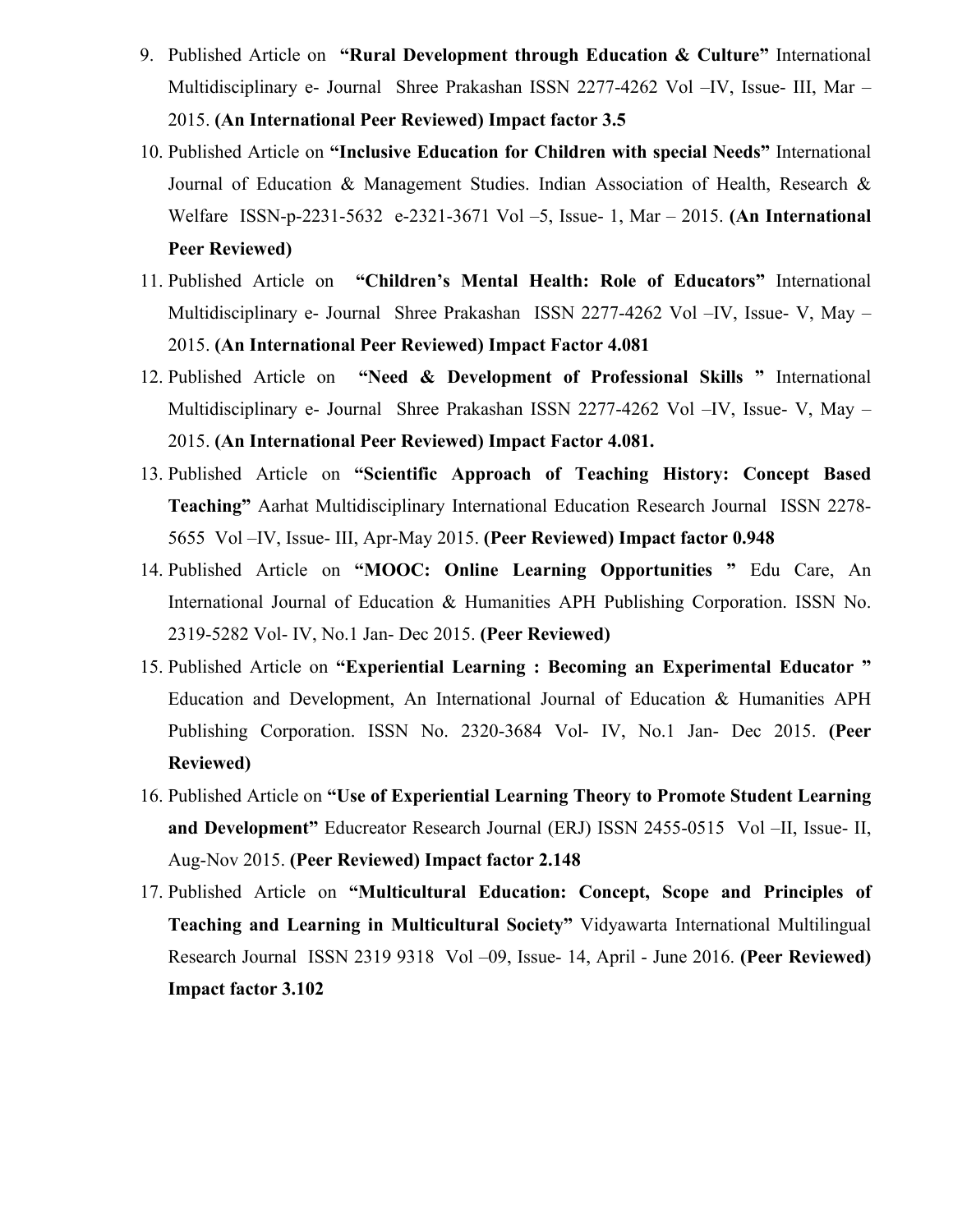### v **RESEARCH PAPERS:**

- 1. Published Research paper on **"A Study of Effectiveness of Co-operative Learning on the History Subject & Its Achievement of 8th Standard Students"** Education At The Crossroads, An International Journal of Education & Humanities APH Publishing Corporation. ISSN No. 2320-0316 Vol- IV, No.1 Jan- Dec 2015. **(Peer Reviewed)**
- 2. Published Research paper on **"A Study of Attitude of Primary School Teachers towards Sarva Shiksha Abhiyan Programme"** International Journal of Social Science & Languages ISSN No. 2393-9982 Vol- 2 , Issue- 1 Jan- Mar 2015. **( Peer Reviewed)**
- 3. Published Research paper on **"A Study on The Problem Of Pupil Teacher (B.Ed.) In Acquiring the Skill of Writing Instructional Objectives during Micro Teaching"**  International Journal of Social Science & Languages ISSN No. 2393-9982 Vol- 3 , Issue- 2 Apr- June 2015. **( Peer Reviewed)**

### v **OTHER ACTIVITIES**

- Syllabus Committee Member Of B.Ed. Revised Syllabus 2008-History Method. (Mumbai University)
- Examiner of B.Ed Syllabus Paper since 2005.
- Examiner of M.A. (Education) Syllabus Paper since 2007.
- Examiner of B.A. (Education) Syllabus Paper since 2012.
- Paper Setter and Examiner of J.J. School of Art School Mumbai (Dip. in Art Education )
- Committee Member of B.Ed. Spot Admission 2009-10 (Mumbai Region)
- Syllabus Committee Member of ATD & Dip. In Art Edn. Revised Syllabus 2012.J.J. School of Art Mumbai.
- Teaching C.H.B. faculty to Dip.A.Edn.at J.J. school of Arts (Year 2006 2014)
- Teaching at P.G. Level M.A. (Edn.) Institute of Distance & Open Learning ( Parel centre)
- Invitee as a Judge for inter collegiate competitions in Teacher Training Institute
- Invitee as a Judge for science exhibition organized by Brahanmumbai Municipal Corporation in different wards.
- Moderator of F.Y.B.A. Education at Institute of Distance and Open learning University of Mumbai. (Year 2013)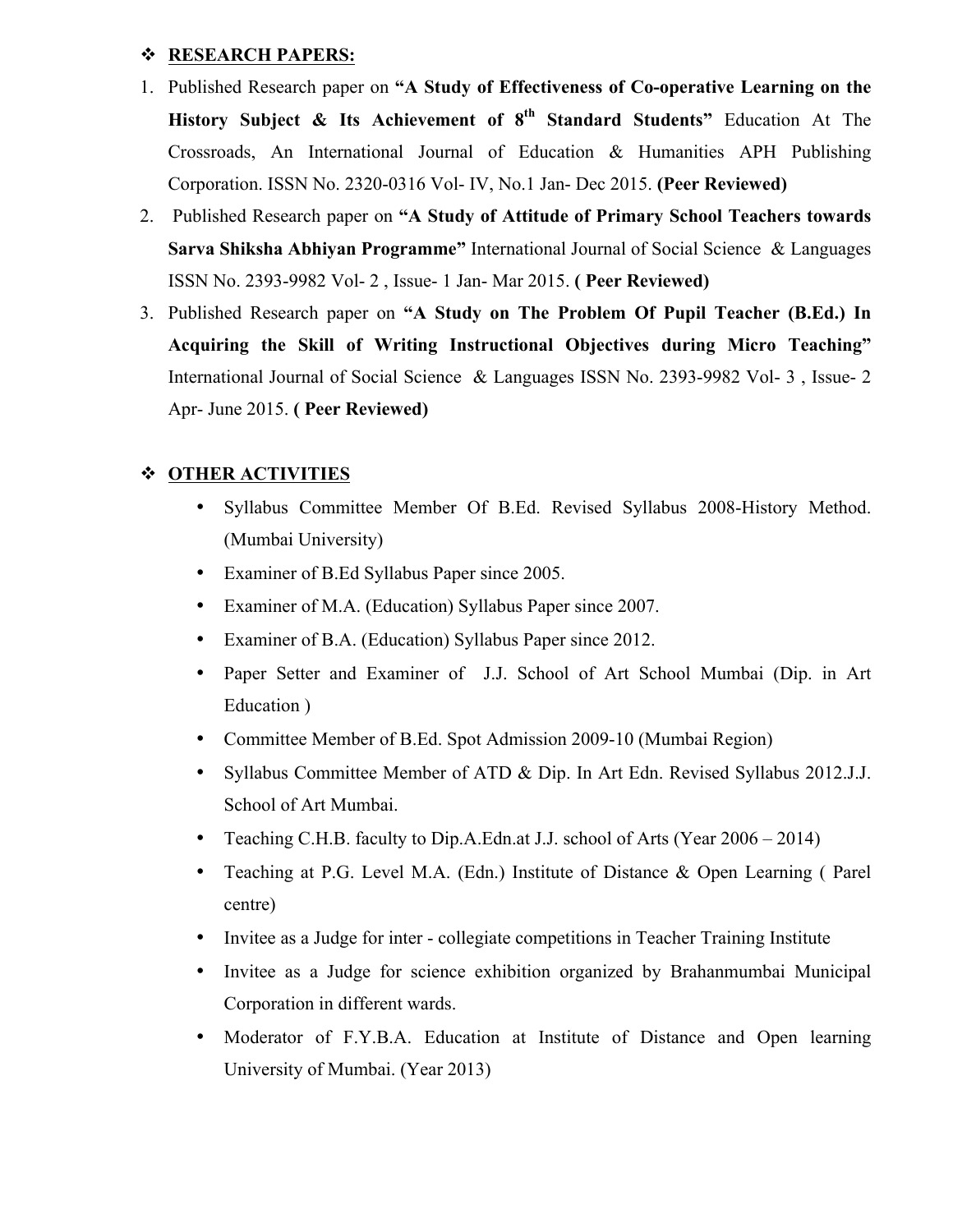- Paper Setter and Examiner of F.Y.B.A. & S.Y.B.A. at Institute of Distance and Open learning University of Mumbai Since 2013.
- Teaching at P.G. Level M.A. (Edn.) H.B. B.Ed College Vashi Navi Mumbai (Vashi centre) –Year- 2014 & 2015
- Teaching to B.P.Ed. at Department of Physical Education, University of Mumbai. (Year 2013)
- Teaching at P.G. Level M.A./M.Com/ M.Sc. Y.C.M.O.U. (ASD) Nashik (Year- 2013 to 2016)
- Course Writer of M.A. (Edn.) Part-I Sub- Educational Psychology
- Course Writer & Editor-in –Chief of M.A. (Edn) Part-II Sub- Economics of Education.
- Syllabus Committee Member of B.Ed. Two Years Syllabus 2015-.Course 2 Contemporary India And Education (Mumbai University)
- Worked As a Extension Teacher for Department of lifelong Learning & Extension (University of Mumbai) – (Year – 2009 to 2016)

# v **OTHER DETAILS**

# **MS-CIT Examination**

M.K.C.L.

Aggregate Percentage -**67% -1st Class**

# v **EXPERIENCE**

- **At School Level- 9 Years.**
- **At College Level- 12 Years.**
- Worked as A Primary Teacher at Zilla Parishad School Thane from 1995 to 2004 **9 Years**.
- Worked as a Lecturer in Education at Dr. M.A. Khan B.Ed College Manchar Dist-Pune – **1 Year. (Approved by University of Pune)**
- Worked as a Lecturer in Education at S.L. Womens College of Education Ulhasnagar Dist- Thane. – **1 Year.**
- Worked as a Assistant Professor at MCT'S College of Education & Research Airoli. **2006 to 2016.(Approved by University of Mumbai)**